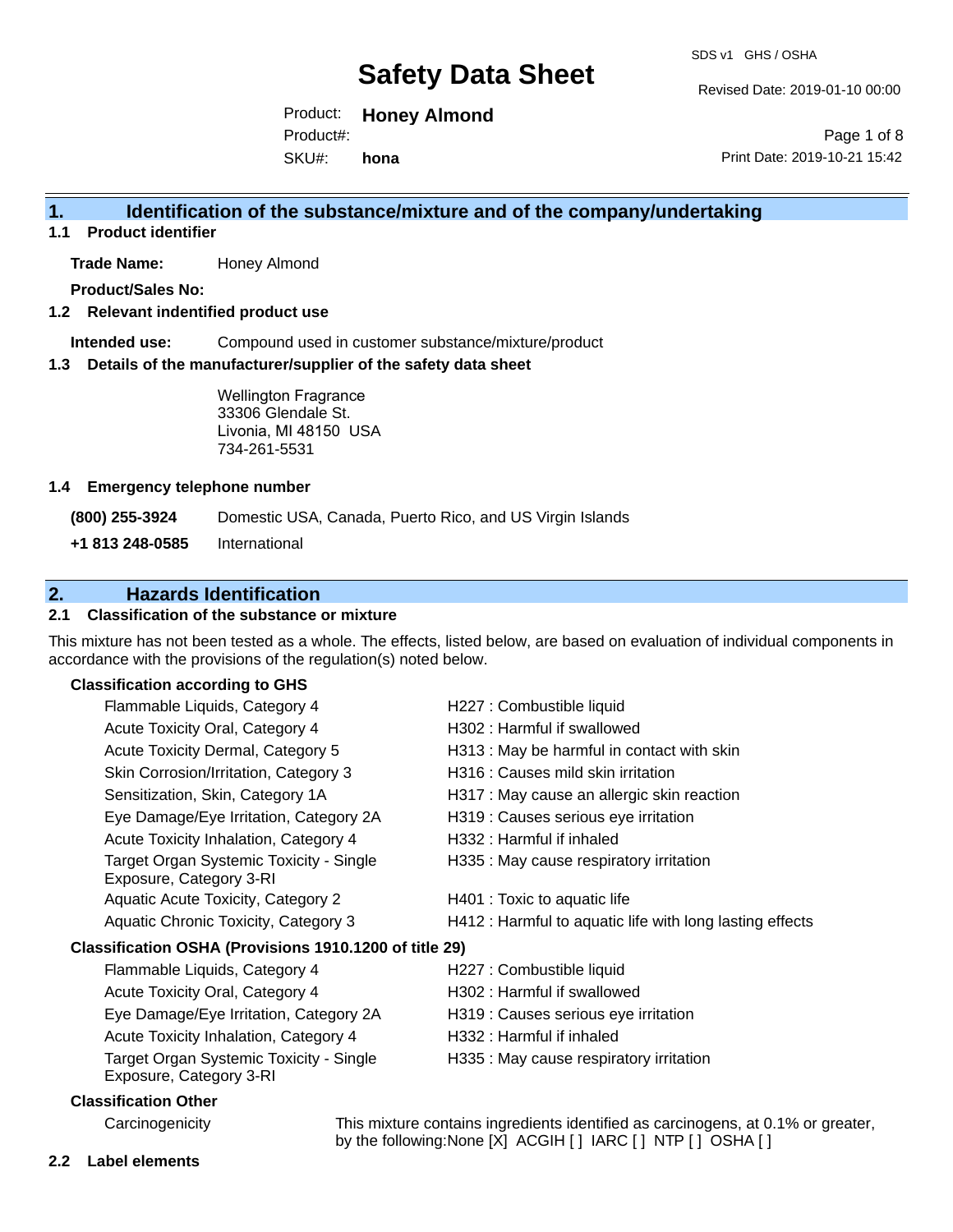Revised Date: 2019-01-10 00:00

Product: **Honey Almond**  SKU#: Product#: **hona**

Page 2 of 8 Print Date: 2019-10-21 15:42

**Labelling (REGULATION (EC) No 1272/2008) Hazard pictograms**



#### **Signal Word: Warning**

| <b>Hazard statments</b> |                                                   |
|-------------------------|---------------------------------------------------|
| H <sub>22</sub> 7       | Combustible liquid                                |
| H302                    | Harmful if swallowed                              |
| H313                    | May be harmful in contact with skin               |
| H316                    | Causes mild skin irritation                       |
| H317                    | May cause an allergic skin reaction               |
| H319                    | Causes serious eye irritation                     |
| H332                    | Harmful if inhaled                                |
| H335                    | May cause respiratory irritation                  |
| H401                    | Toxic to aquatic life                             |
| H412                    | Harmful to aquatic life with long lasting effects |
|                         |                                                   |

#### **Precautionary Statements**

### **Prevention:**

| FICVEIIUUII.         |                                                                                                                                                                |
|----------------------|----------------------------------------------------------------------------------------------------------------------------------------------------------------|
| P233                 | Keep container tightly closed                                                                                                                                  |
| P <sub>235</sub>     | Keep cool                                                                                                                                                      |
| P <sub>264</sub>     | Wash hands thoroughly after handling                                                                                                                           |
| P <sub>270</sub>     | Do not eat, drink or smoke when using this product                                                                                                             |
| P271                 | Use only outdoors or in a well-ventilated area                                                                                                                 |
| P <sub>272</sub>     | Contaminated work clothing should not be allowed out of the workplace                                                                                          |
| P <sub>273</sub>     | Avoid release to the environment                                                                                                                               |
| <b>Response:</b>     |                                                                                                                                                                |
| $P301 + P312 + P330$ | IF SWALLOWED: Call a POISON CENTER or doctor/physician if you feel unwell Rinse<br>mouth                                                                       |
| P302 + P352          | IF ON SKIN: Wash with soap and water                                                                                                                           |
| $P304 + P312 + P340$ | IF INHALED: Call a POISON CENTER or doctor/physician if you feel unwell Remove victim<br>to fresh air and keep at rest in a position comfortable for breathing |
| $P305 + P351 + P338$ | IF IN EYES: Rinse cautiously with water for several minutes Remove contact lenses if<br>present and easy to do. continue rinsing                               |
| P312                 | Call a POISON CENTER or doctor/physician if you feel unwell                                                                                                    |
| $P333 + P313$        | If skin irritation or a rash occurs: Get medical advice/attention                                                                                              |
| P337 + P313          | If eye irritation persists: Get medical advice/attention                                                                                                       |
| P340                 | Remove victim to fresh air and keep at rest in a position comfortable for breathing                                                                            |
| P363                 | Wash contaminated clothing before reuse                                                                                                                        |
| P370 + P378          | In case of fire: Use Carbon dioxide (CO2), Dry chemical, or Foam for extinction. Do not use<br>a direct water jet on burning material                          |

#### **2.3 Other Hazards**

**no data available**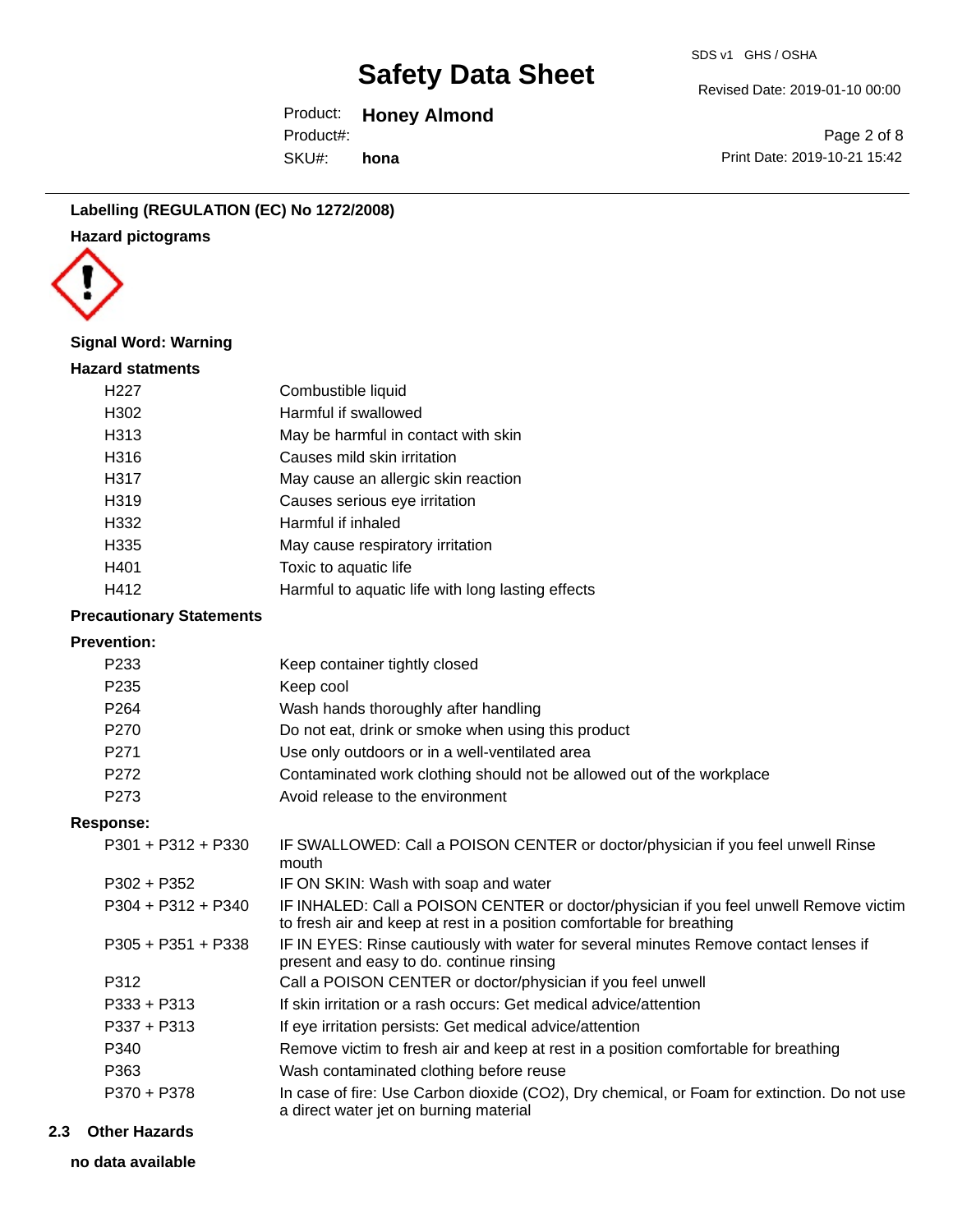Revised Date: 2019-01-10 00:00

Product: **Honey Almond**  SKU#: Product#: **hona**

Page 3 of 8 Print Date: 2019-10-21 15:42

### **3. Composition/Information on Ingredients**

#### **3.1 Mixtures**

This product is a complex mixture of ingredients, which contains among others the following substance(s), presenting a health or environmental hazard within the meaning of the UN Globally Harmonized System of Classification and Labeling of Chemicals (GHS):

| CAS#<br>Ingredient                                       | EC#                         | Conc.<br>Range                                 | <b>GHS Classification</b>           |
|----------------------------------------------------------|-----------------------------|------------------------------------------------|-------------------------------------|
| 100-52-7                                                 | 202-860-4                   | $40 - 50%$                                     | H227; H302; H316; H319; H332; H335; |
|                                                          | Benzaldehyde                |                                                | H401                                |
| 120-51-4                                                 | 204-402-9                   | $10 - 20%$                                     | H302; H313; H400; H411              |
| <b>Benzyl Benzoate</b>                                   |                             |                                                |                                     |
| 8050-15-5                                                | 232-476-2                   | 10 - 20 %                                      | H402; H412                          |
|                                                          |                             | Methyl ester of rosin (partially hydrogenated) |                                     |
| $98 - 86 - 2$                                            | 202-708-7                   | $5 - 10 \%$                                    | H302; H319                          |
|                                                          | Acetophenone                |                                                |                                     |
| $88 - 41 - 5$                                            | 201-828-7                   | 5 - 10 %                                       | H227; H303; H316; H401; H411        |
|                                                          | 2-t-Butylcyclohexyl acetate |                                                |                                     |
| 104-87-0                                                 | 203-246-9                   | $2 - 5%$                                       | H227; H302; H316; H319              |
| p-Tolualdehyde                                           |                             |                                                |                                     |
| $77 - 83 - 8$                                            | 201-061-8                   | $1 - 2 \%$                                     | H317; H401; H411                    |
|                                                          | Ethyl Methylphenylglycidate |                                                |                                     |
| 31906-04-4                                               | 250-863-4                   | $0.1 - 1.0 \%$                                 | H317; H402                          |
| Hydroxyisohexyl 3-cyclohexene carboxaldehyde             |                             |                                                |                                     |
| $80 - 54 - 6$                                            | 201-289-8                   | $0.1 - 1.0 \%$                                 | H227; H302; H315; H317; H361; H401; |
| H412<br><b>Butylphenyl Methylpropional</b>               |                             |                                                |                                     |
| See Section 16 for full text of GHS classification codes |                             |                                                |                                     |
|                                                          |                             |                                                |                                     |

See Section 16 for full text of GHS classification codes which where not shown in section 2

Total Hydrocarbon Content (%  $w/w$ ) = 0.00

#### **4. First Aid Measures 4.1 Description of first aid measures**

| Inhalation:           | Remove from exposure site to fresh air and keep at rest.<br>Obtain medical advice.                            |
|-----------------------|---------------------------------------------------------------------------------------------------------------|
| <b>Eye Exposure:</b>  | Flush immediately with water for at least 15 minutes.<br>Contact physician if symptoms persist.               |
| <b>Skin Exposure:</b> | Remove contaminated clothes. Wash thoroughly with water (and soap).<br>Contact physician if symptoms persist. |
| Ingestion:            | Rinse mouth with water and obtain medical advice.                                                             |
|                       | 4.2 Most important symptoms and effects, both acute and delayed                                               |
| Symptoms:             | no data available                                                                                             |
| <b>Risks:</b>         | Refer to Section 2.2 "Hazard Statements"                                                                      |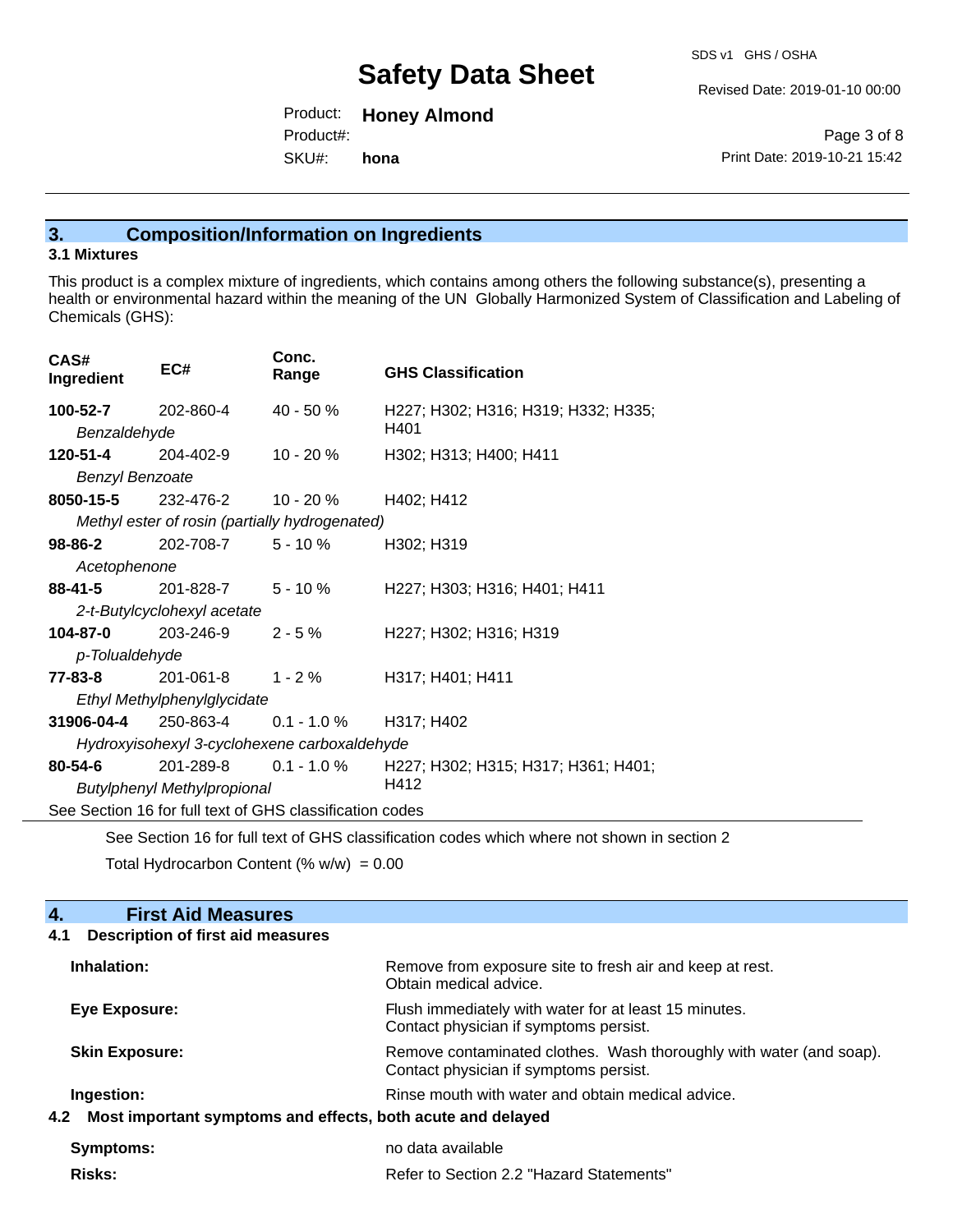SDS v1 GHS / OSHA

Revised Date: 2019-01-10 00:00

Page 4 of 8

Product: **Honey Almond**  Product#:

SKU#: **hona** Print Date: 2019-10-21 15:42

#### **4.3 Indication of any immediate medical attention and special treatment needed**

**Treatment:** Treatment: Treatment: Refer to Section 2.2 "Response"

| 5.<br><b>Fire-Fighting measures</b>                          |                                                   |
|--------------------------------------------------------------|---------------------------------------------------|
| <b>Extinguishing media</b><br>5.1                            |                                                   |
| Suitable:                                                    | Carbon dioxide (CO2), Dry chemical, Foam          |
| Unsuitable                                                   | Do not use a direct water jet on burning material |
| Special hazards arising from the substance or mixture<br>5.2 |                                                   |
| During fire fighting:                                        | Water may be ineffective                          |
| <b>Advice for firefighters</b><br>5.3                        |                                                   |
| <b>Further information:</b>                                  | Standard procedure for chemical fires             |

#### **6. Accidental Release Measures**

#### **6.1 Personal precautions, protective equipment and emergency procedures**

Avoid inhalation and contact with skin and eyes. A self-contained breathing apparatus is recommended in case of a major spill.

#### **6.2 Environmental precautions**

Keep away from drains, soil, and surface and groundwater.

#### **6.3 Methods and materials for containment and cleaning up**

Clean up spillage promptly. Remove ignition sources. Provide adequate ventilation. Avoid excessive inhalation of vapors. Gross spillages should be contained by use of sand or inert powder and disposed of according to the local regulations.

#### **6.4 Reference to other sections**

Not Applicable

#### **7. Handling and Storage**

#### **7.1 Precautions for safe handling**

Apply according to good manufacturing and industrial hygiene practices with proper ventilation. Do not drink, eat or smoke while handling. Respect good personal hygiene.

#### **7.2 Conditions for safe storage, including any incompatibilities**

Store in a cool, dry and ventilated area away from heat sources and protected from light in tightly closed original container. Avoid uncoated metal container. Keep air contact to a minimum.

#### **7.3 Specific end uses**

No information available

#### **8. Exposure Controls/Personal Protection**

#### **8.1 Control parameters**

**Exposure Limits: Component** ACGIH

#### TWA ppm STEL ppm TWA ppm STEL ppmACGIH OSHA OSHA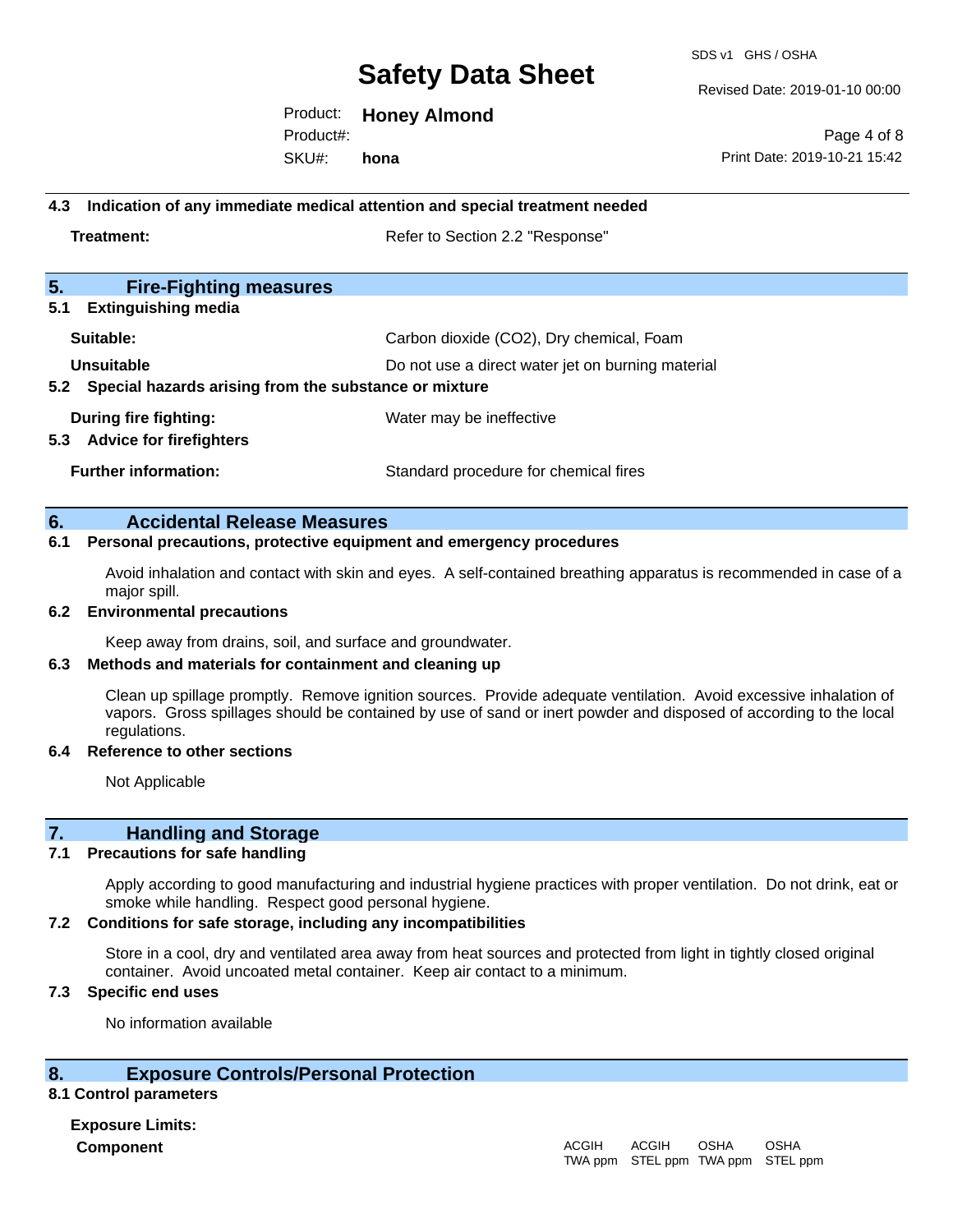SDS v1 GHS / OSHA

Revised Date: 2019-01-10 00:00

|            | Product: Honey Almond |
|------------|-----------------------|
| Product#:  |                       |
| SKU#: hona |                       |

Page 5 of 8 Print Date: 2019-10-21 15:42

| 98-86-2                 | Acetophenone                   | 10                                                                                                                                       |
|-------------------------|--------------------------------|------------------------------------------------------------------------------------------------------------------------------------------|
|                         | <b>Engineering Controls:</b>   | Use local exhaust as needed.                                                                                                             |
|                         |                                | 8.2 Exposure controls - Personal protective equipment                                                                                    |
| Eye protection:         |                                | Tightly sealed goggles, face shield, or safety glasses with brow guards and side shields, etc.<br>as may be appropriate for the exposure |
|                         | <b>Respiratory protection:</b> | Avoid excessive inhalation of concentrated vapors. Apply local ventilation where appropriate.                                            |
| <b>Skin protection:</b> |                                | Avoid Skin contact. Use chemically resistant gloves as needed.                                                                           |

## **9. Physical and Chemical Properties**

 $\overline{a}$ 

### **9.1 Information on basic physical and chemical properties**

| Appearance:                  | Liquid                                       |
|------------------------------|----------------------------------------------|
| Odor:                        | Conforms to Standard                         |
| Color:                       | Pale Yellow to Golden (Orange) Yellow (G1-5) |
| <b>Viscosity:</b>            | Liquid                                       |
| <b>Freezing Point:</b>       | Not determined                               |
| <b>Boiling Point:</b>        | Not determined                               |
| <b>Melting Point:</b>        | Not determined                               |
| <b>Flashpoint (CCCFP):</b>   | 158 F (70.00 C)                              |
| <b>Auto flammability:</b>    | Not determined                               |
| <b>Explosive Properties:</b> | None Expected                                |
| <b>Oxidizing properties:</b> | None Expected                                |
| Vapor Pressure (mmHg@20 C):  | 0.6226                                       |
| %VOC:                        | 0.62                                         |
| Specific Gravity @ 25 C:     | 1.0470                                       |
| Density @ 25 C:              | 1.0440                                       |
| Refractive Index @ 20 C:     | 1.5370                                       |
| Soluble in:                  | Oil                                          |

## **10. Stability and Reactivity**

| 10.1 Reactivity                         | None                                               |
|-----------------------------------------|----------------------------------------------------|
| <b>10.2 Chemical stability</b>          | Stable                                             |
| 10.3 Possibility of hazardous reactions | None known                                         |
| 10.4 Conditions to avoid                | None known                                         |
| 10.5 Incompatible materials             | Strong oxidizing agents, strong acids, and alkalis |
| 10.6 Hazardous decomposition products   | None known                                         |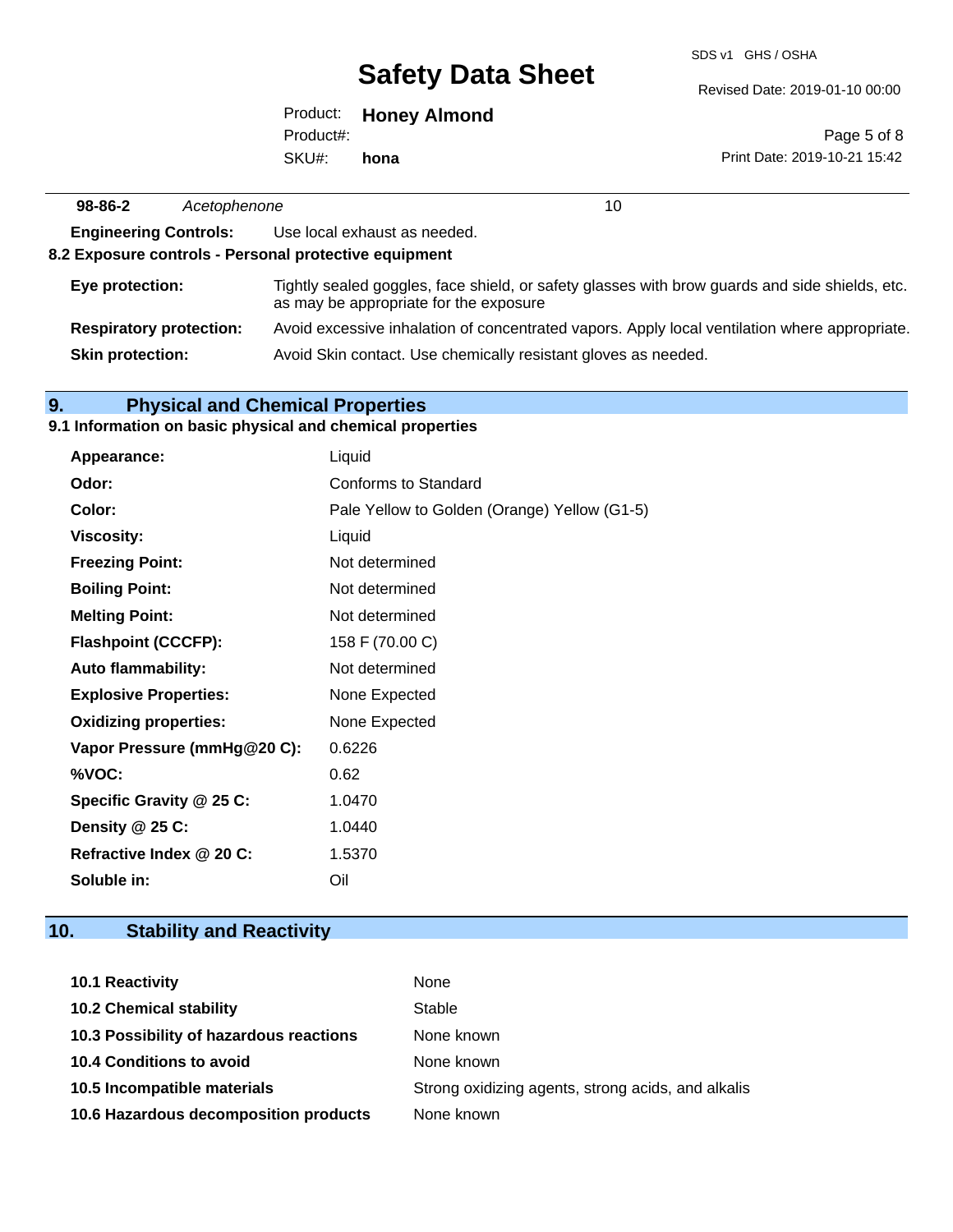SDS v1 GHS / OSHA

Revised Date: 2019-01-10 00:00

Product: **Honey Almond**  SKU#: Product#: **hona**

Page 6 of 8 Print Date: 2019-10-21 15:42

| 11.<br><b>Toxicological Information</b> |  |
|-----------------------------------------|--|
|-----------------------------------------|--|

#### **11.1 Toxicological Effects**

Acute Toxicity Estimates (ATEs) based on the individual Ingredient Toxicity Data utilizing the "Additivity Formula"

| Acute toxicity - Oral - (Rat) mg/kg                | (LD50: 1509.9924) Harmful if swallowed                   |
|----------------------------------------------------|----------------------------------------------------------|
| Acute toxicity - Dermal - (Rabbit) mg/kg           | (LD50: 2959.2225) May be harmful in contact with skin    |
| Acute toxicity - Inhalation - (Rat) mg/L/4hr       | (LD50: 14.6734) Harmful if inhaled                       |
| Skin corrosion / irritation                        | Harmful if inhaled                                       |
| Serious eye damage / irritation                    | Causes serious eye irritation                            |
| <b>Respiratory sensitization</b>                   | Not classified - the classification criteria are not met |
| <b>Skin sensitization</b>                          | May cause an allergic skin reaction                      |
| <b>Germ cell mutagenicity</b>                      | Not classified - the classification criteria are not met |
| Carcinogenicity                                    | Not classified - the classification criteria are not met |
| <b>Reproductive toxicity</b>                       | Not classified - the classification criteria are not met |
| Specific target organ toxicity - single exposure   | May cause respiratory irritation                         |
| Specific target organ toxicity - repeated exposure | Not classified - the classification criteria are not met |
| <b>Aspiration hazard</b>                           | Not classified - the classification criteria are not met |

### **12. Ecological Information**

**12.1 Toxicity**

| <b>Acute acquatic toxicity</b>     | Toxic to aquatic life                             |
|------------------------------------|---------------------------------------------------|
| <b>Chronic acquatic toxicity</b>   | Harmful to aquatic life with long lasting effects |
| <b>Toxicity Data on soil</b>       | no data available                                 |
| <b>Toxicity on other organisms</b> | no data available                                 |
|                                    |                                                   |
| 12.2 Persistence and degradability | no data available                                 |
| 12.3 Bioaccumulative potential     | no data available                                 |
| 12.4 Mobility in soil              | no data available                                 |
| 12.5 Other adverse effects         | no data available                                 |
|                                    |                                                   |

#### **13. Disposal Conditions**

#### **13.1 Waste treatment methods**

Do not allow product to reach sewage systems. Dispose of in accordance with all local and national regulations. Send to a licensed waste management company.The product should not be allowed to enter drains, water courses or the soil. Do not contaminate ponds, waterways or ditches with chemical or used container.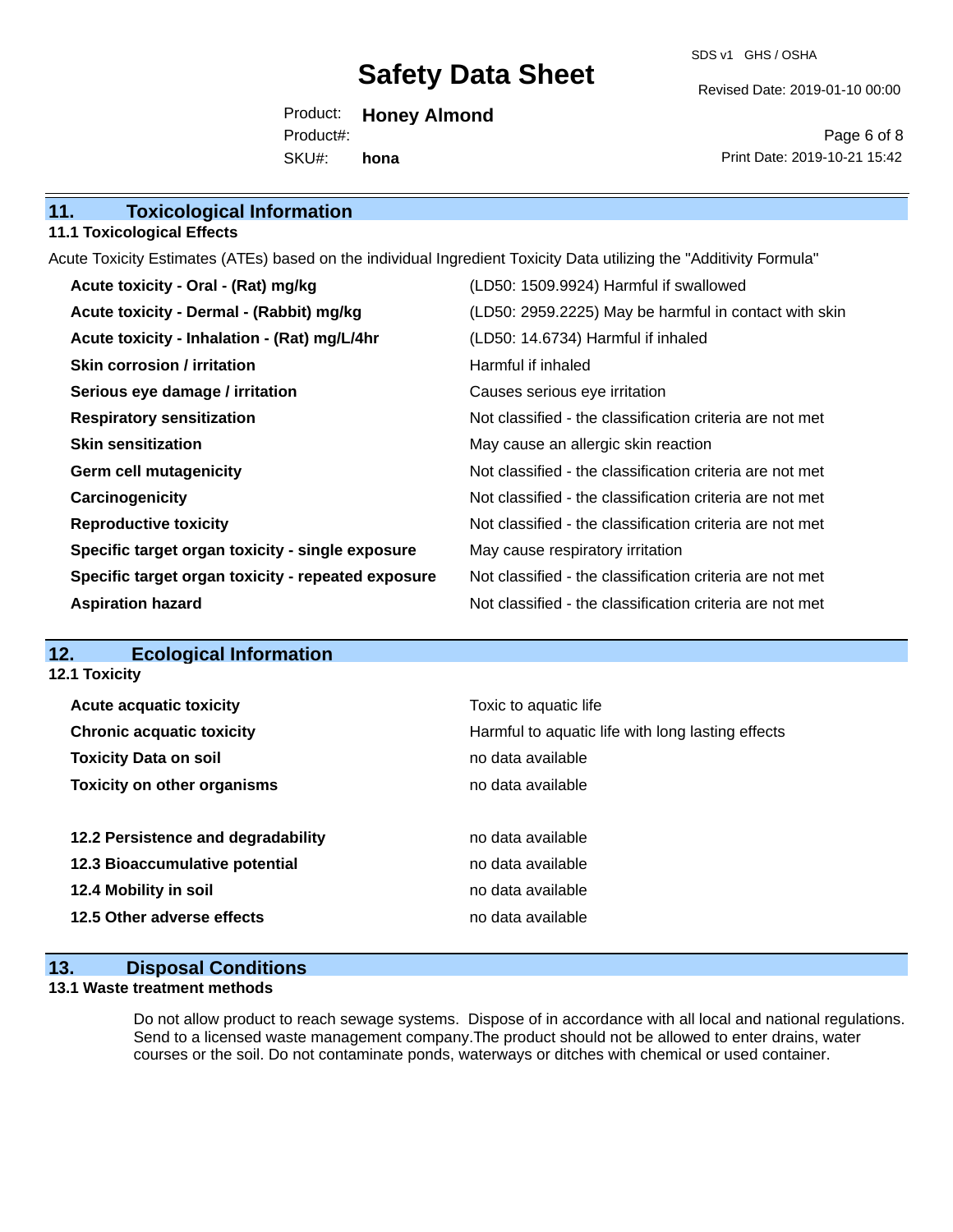Revised Date: 2019-01-10 00:00

Product: **Honey Almond**  SKU#: Product#: **hona**

Page 7 of 8 Print Date: 2019-10-21 15:42

## **14. Transport Information**

| <b>Marine Pollutant</b><br>No            |              |                                     |                 |        |
|------------------------------------------|--------------|-------------------------------------|-----------------|--------|
| Regulator                                | <b>Class</b> | <b>Pack Group</b>                   | <b>Sub Risk</b> | UN-nr. |
| U.S. DOT (Non-Bulk)                      |              | Not Regulated - Not Dangerous Goods |                 |        |
| <b>Chemicals NOI</b>                     |              |                                     |                 |        |
| <b>ADR/RID (International Road/Rail)</b> |              | Not Regulated - Not Dangerous Goods |                 |        |
| <b>Chemicals NOI</b>                     |              |                                     |                 |        |
| <b>IATA (Air Cargo)</b>                  |              | Not Regulated - Not Dangerous Goods |                 |        |
| <b>Chemicals NOI</b>                     |              |                                     |                 |        |
| IMDG (Sea)                               |              | Not Regulated - Not Dangerous Goods |                 |        |
| <b>Chemicals NOI</b>                     |              |                                     |                 |        |
|                                          |              |                                     |                 |        |

### **15. Regulatory Information**

|  | <b>U.S. Federal Regulations</b> |
|--|---------------------------------|
|  |                                 |

| <b>TSCA (Toxic Substance Control Act)</b>                                  |  | All components of the substance/mixture are listed or exempt |  |
|----------------------------------------------------------------------------|--|--------------------------------------------------------------|--|
| 40 CFR(EPCRA, SARA, CERCLA and CAA)<br>$202 - 708 - 7$ 5 - 10 %<br>98-86-2 |  | This product contains the following components:              |  |
| <b>U.S. State Regulations</b>                                              |  |                                                              |  |
| <b>California Proposition 65 Warning</b>                                   |  | No Warning required                                          |  |
| <b>DSL</b>                                                                 |  | 100.00% of the components are listed or exempt.              |  |
| <b>Canadian Regulations</b>                                                |  | Acetophenone                                                 |  |

### **16. Other Information**

#### **GHS H-Statements referred to under section 3 and not listed in section 2**

| H303 : May be harmful if swallowed                                        | H315 : Causes skin irritation                                |
|---------------------------------------------------------------------------|--------------------------------------------------------------|
| H317 : May cause an allergic skin reaction                                | H361: Suspected of damaging fertility or the unborn<br>child |
| H400 : Very Toxic to aquatic life                                         | H402 : Harmful to aquatic life                               |
| H411 : Toxic to aquatic life with long lasting effects                    |                                                              |
| <b>Total Fractional Values</b>                                            |                                                              |
| (TFV) Risk                                                                | (TFV) Risk                                                   |
| (10.47) Aquatic Chronic Toxicity, Category 3                              | (9.69) Aquatic Acute Toxicity, Category 2                    |
| (6.12) Eye Damage/Eye Irritation, Category 2A                             | (5.96) Skin Corrosion/Irritation, Category 3                 |
| (2.48) Target Organ Systemic Toxicity - Single Exposure,<br>Category 3-RI | (1.69) Acute Toxicity Dermal, Category 5                     |
| (1.60) Aquatic Chronic Toxicity, Category 4                               | (1.36) Acute Toxicity Inhalation, Category 4                 |
| (1.32) Acute Toxicity Oral, Category 4                                    | (1.00) Sensitization, Skin, Category 1A                      |
| (1.00) Sensitization, Skin, Category 1B                                   |                                                              |
|                                                                           |                                                              |